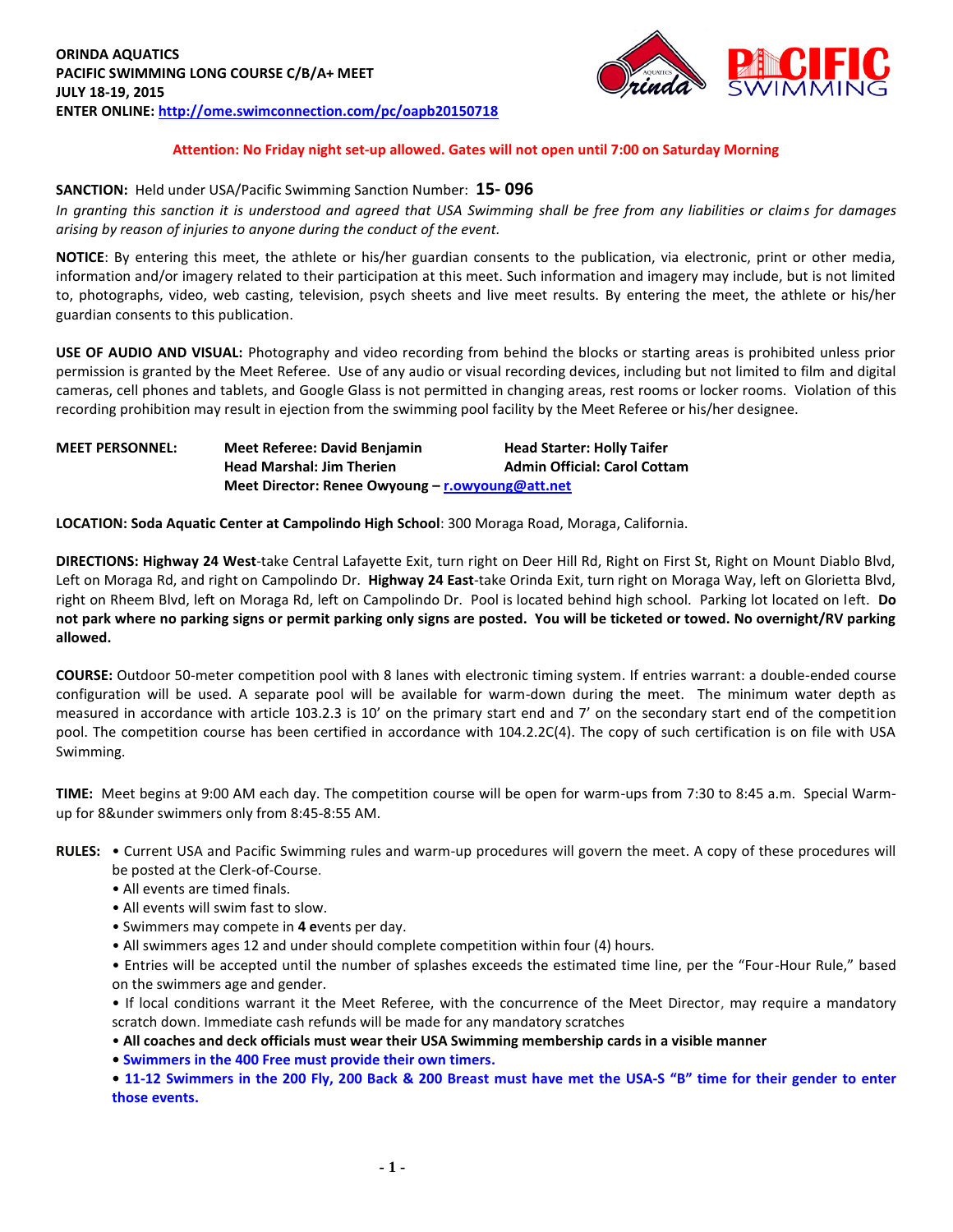**UNACCOMPANIED SWIMMERS:** USAS athlete-member competing at the meet must be accompanied by a USA Swimming membercoach for the purposes of athlete supervision during warm-up, competition and warm-down. If a coach-member of the athlete's USAS Club does not attend the meet to serve in said supervisory capacity, it is the responsibility of the swimmer or the swimmer's legal guardian to arrange for supervision by a USA Swimming member-coach. The Meet Director or Meet Referee may assist the swimmer in making arrangements for such supervision; however, it is recommended that such arrangements be made in advance of the meet by the athlete's USAS Club Member-Coach.

**RACING STARTS:** Any swimmer entered in this meet, unaccompanied by a USA Swimming member coach, must be certified by a USA Swimming member coach as being proficient in performing a racing start or must start the race in the water. It is the responsibility of the swimmer or the swimmer's legal guardian to ensure compliance with this requirement.

## **RESTRICTIONS:**

- Smoking and the use of other tobacco products is prohibited on the pool deck, in the locker rooms, in spectator seating, or standing areas, and in all areas used by swimmers, during the meet and during warm-up periods.
- Sale and use of alcoholic beverages is prohibited in all areas of the meet venue.
- No glass containers are allowed in the meet venue.
- No propane heater is permitted except for snack bar/meet operations.
- All shelters must be properly secured.
- Changing into or out of swimsuits other than in locker rooms or other designated areas is prohibited.

• Destructive devices, to include but not limited to, explosive devices and equipment, firearms (open or concealed), blades, knives, mace, stun guns and blunt objects are strictly prohibited in the swimming facility and its surrounding areas. If observed, the Meet Referee or his/her designee may ask that these devices be stored safely away from the public or removed from the facility. Noncompliance may result in the reporting to law enforcement authorities and ejection from the facility. Law enforcement officers are exempt per applicable laws.

• Coaches, Parents and Siblings may not use the pool

#### **ELIGIBILITY:**

• Swimmers must be current members of USA-S and enter their name and registration number on the meet entry card as they are shown on their Registration Card. If this is not done, it may be difficult to match the swimmer with the registration and times database. The meet host will check all swimmer registrations against the SWIMS database and if not found to be registered, the Meet Director shall accept the registration at the meet (a \$10 surcharge will be added to the regular registration fee). Duplicate registrations will be refunded by mail.

• Swimmers in the "A" Division must have met at least USA Swimming Motivational "A" minimum time standard. Swimmers in the "B" Division must have met at least the listed "B" minimum time standard. All entry times slower than the listed "B" time standard will be in the "C" Division.

• Entries with **"NO TIME" will NOT be accepted.**

• Entry times submitted for this meet will be checked against a computer database and may be changed in accordance with Pacific Swimming Entry Time Verification Procedures.

- Disabled swimmers are welcome to attend this meet and should contact the Meet Director or Meet Referee regarding any special accommodations on entry times and seeding per Pacific Swimming policy.
- Swimmers 19 years of age and over may compete in the meet for time only, no awards. Such swimmers must have met standards for the 17-18 age group.
- The swimmer's age will be the age of the swimmer on the first day of the meet.

**ENTRY PRIORTY: Meet entries will not be accepted any earlier than June 13, 2015. Entries of swimmers from Zone 2 "year round" teams in "good standing" postmarked or entered online by 11:59 p.m. on Saturday, June 27, 2015, will be given 1st priority acceptance.** All entries from members of Zone 2 teams received after that date, and all other Pacific LSC Zones and other LSC's, either postmarked, entered online or hand delivered will be considered in the order that they were received.

**\*\*Note: Swimmers who falsify their entry form by listing a team to which they are not legitimately associated will be rejected from the meet. Further, entry fees will not be refunded and they may be referred to Pacific Swimming Review Committee for disciplinary action.**

**ENTRY FEES:** \$4.00 per event plus a \$10.00 participation fee per swimmer. Entries will be rejected if payment is not sent at time of request.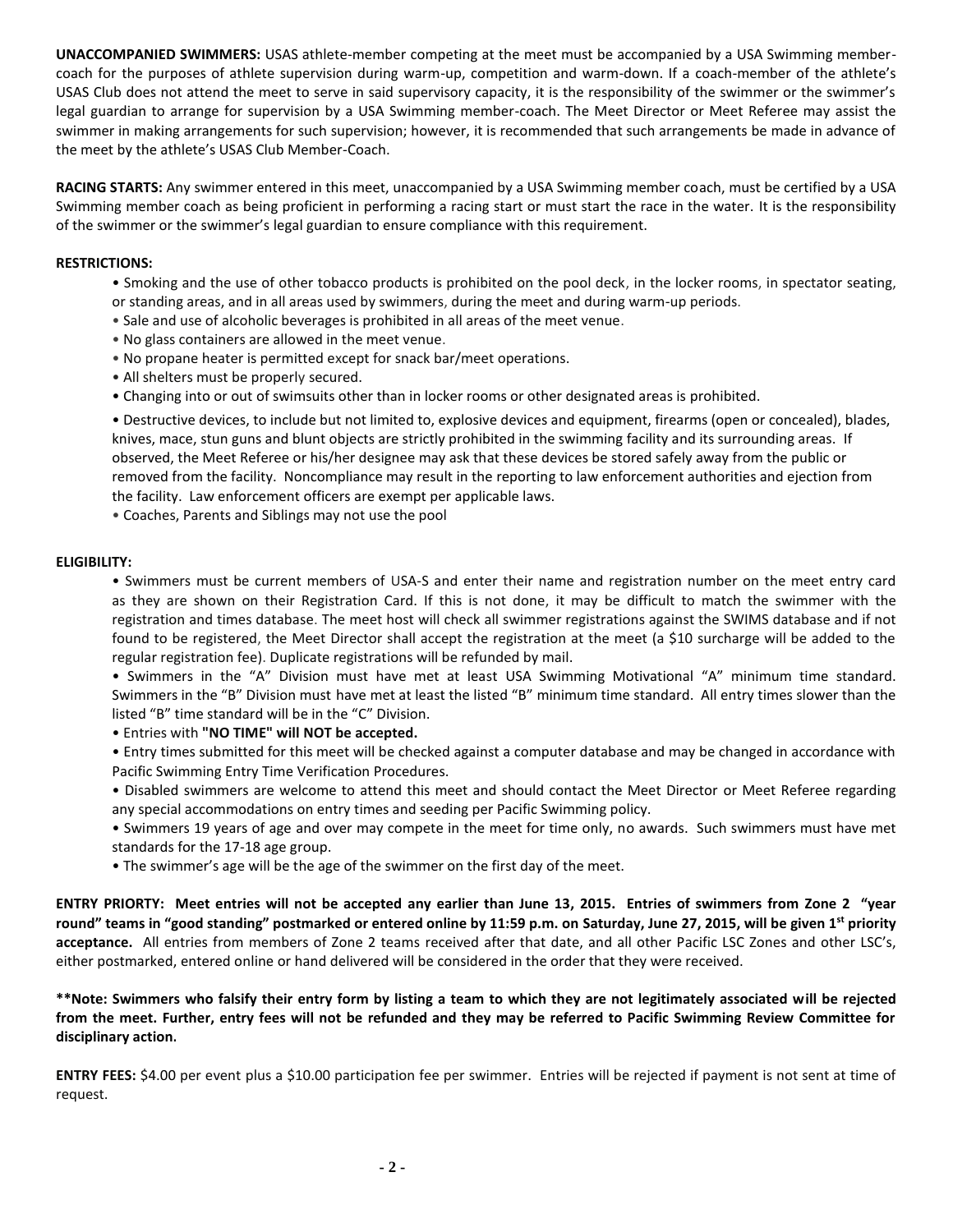**ONLINE ENTRIES:** To enter online go to **<http://ome.swimconnection.com/pc/OAPB20150718>** to receive an immediate entry confirmation. This method requires payment by credit card. Swim Connection, LLC charges a processing fee for this service, equal to \$1 per swimmer plus 5% of the total Entry Fees. Please note that the processing fee is a separate fee from the Entry Fees. If you do not wish to pay the processing fee, enter the meet using a mail entry. **Entering online is a convenience, is completely voluntary, and is in no way required or expected of a swimmer by Pacific Swimming.** Online entries will be accepted through **Wednesday, July 8 th, 2015 or until the meet closes due to reaching capacity under the four-hour rule.** 

**MAILED OR HAND DELIVERED ENTRIES**: Entries must be on the attached consolidated entry form. Forms must be filled out completely and printed clearly with swimmers best time. Entries must be postmarked by midnight, **Monday, July 6th , 2015** or hand delivered by 6:30 p.m. **Wednesday, July 8 th, 2015.** No late entries will be accepted. No refunds will be made, except mandatory scratch downs. Requests for confirmation of receipt of entries should include a self-addressed envelope.

## **Make check payable to: Orinda Aquatics Mail/Hand Deliver entries to: Renee Owyoung, 6537 Liggett Drive, Oakland, CA 94611**

**CHECK-IN:** The meet will be deck seeded. Swimmers must check-in at the Clerk-of-Course. Close of check-in for all individual events shall be no more than 60 minutes before the estimated time of the start of the first heat of the event. No event shall be closed more than 30 minutes before the scheduled start of the session. Swimmers who do not check in will not be seeded and will not be allowed to compete in that event.

**SCRATCHES:** Any swimmers not reporting for or competing in an individual timed final event that they have checked in for shall not be penalized.

**AWARDS:** Awards will be given to top 8 finishers in the following age groups in each division (C, B, A): 8&U, 9-10, 11-12, 13-14, 15- 16 and 17-18 age groups. "A" medals will be awarded to swimmers achieving a new "A" time regardless of place achieved in event. No awards will be given to swimmers age 19 years or older. All Individual awards must be picked up at the meet. No awards will be mailed or distributed after the meet.

**ADMISSION:** Free. A two-day program will be available for a reasonable cost.

**SNACK BAR & HOSPITALITY:** A snack bar will be available throughout the competition. Coaches and working deck officials will be provided lunch. Hospitality will serve refreshments to timers.

**MINIMUM OFFICIALS:** The Meet Referee shall conduct an inventory of Officials and shall compare the number of swimmers entered against the number of Officials that worked representing each team per day of the meet. Those teams who have not provided sufficient Officials in a day of the meet, in accordance with the table below, will be fined \$100 per missing Official per day.

| Number of swimmers entered in meet per | Number of trained and carded |
|----------------------------------------|------------------------------|
| team per day                           | officials                    |
| $1 - 10$                               |                              |
| $11 - 25$                              |                              |
| $26 - 50$                              |                              |
| $51 - 75$                              |                              |
| 76-100                                 |                              |
| Every 20 swimmers over 100             |                              |
|                                        |                              |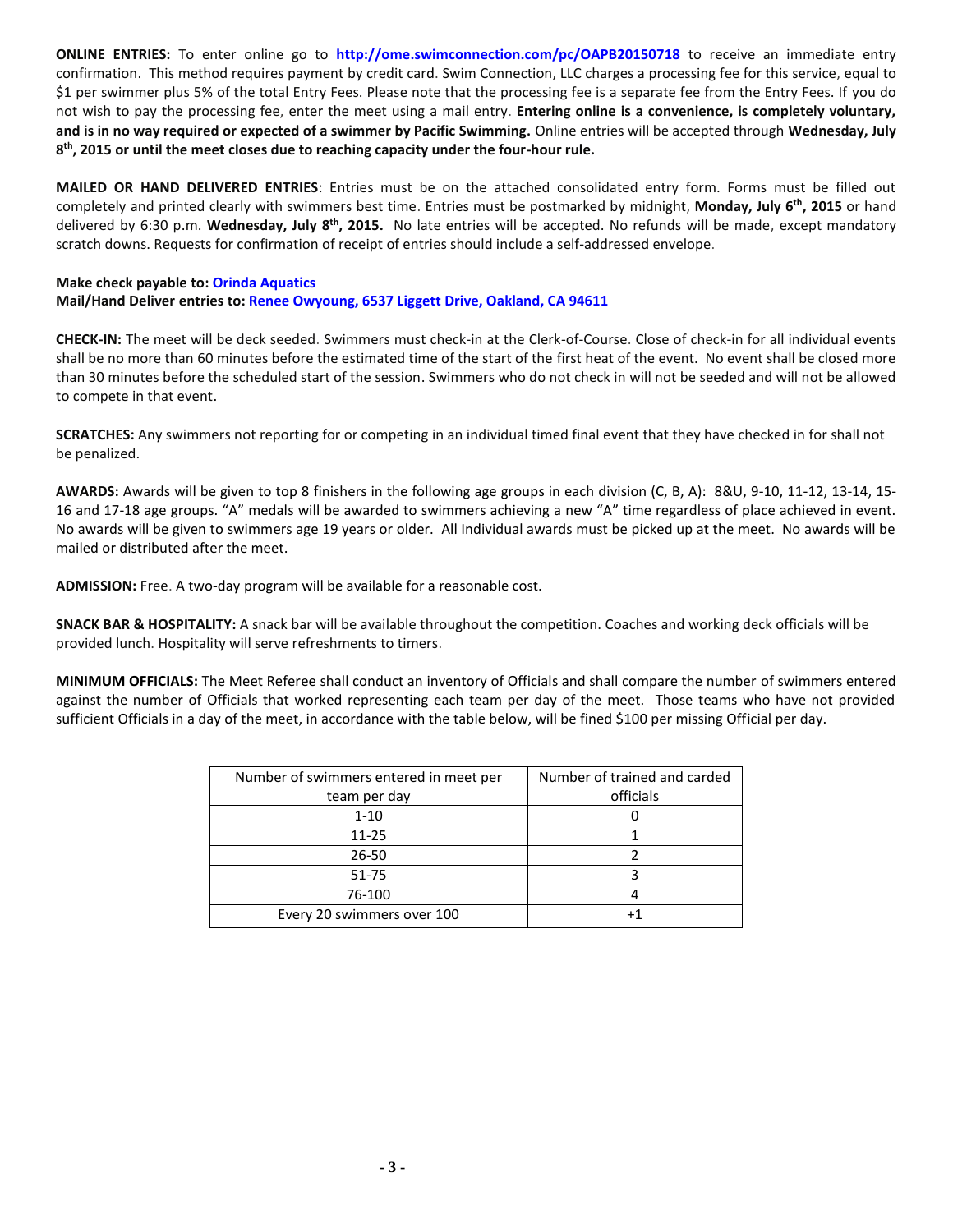# **EVENT SUMMARY**

|               |            | <b>SATURDAY</b> |            | <b>SUNDAY</b> |                |            |                |  |  |
|---------------|------------|-----------------|------------|---------------|----------------|------------|----------------|--|--|
| 8&under       | $9 - 10$   | $11 - 12$       | 13-18      | 8&under       | $9 - 10$       | $11 - 12$  | $13 - 18$      |  |  |
| <b>50 Fly</b> | 200 IM     | 200 IM          | 200 IM     | 50 Breast     | 200 Free       | 200 Free   | 200 Free       |  |  |
| 100 Free      | 50 Fly     | <b>50 Fly</b>   | 200 Fly    | 50 Free       | 50 Breast      | 50 Breast  | 200 Breast     |  |  |
| 50 Back       | 100 Free   | 200 Fly         | 100 Free   | 100 Back      | <b>100 Fly</b> | 200 Breast | <b>100 Fly</b> |  |  |
|               | 50 Back    | 100 Free        | 200 Back   |               | 50 Free        | $100$ Fly  | 50 Free        |  |  |
|               | 100 Breast | 50 Back         | 100 Breast |               | 100 Back       | 50 Free    | 100 Back       |  |  |
|               | 400 Free   | 200 Back        |            |               |                | 100 Back   | 400 Free       |  |  |
|               |            | 100 Breast      |            |               |                |            |                |  |  |
|               |            | 400 Free        |            |               |                |            |                |  |  |

# **ORDER OF EVENTS:**

|                               | <b>SATURDAY EVENTS</b>         |                              |           | <b>SUNDAY EVENTS</b>          |                   |                              |  |
|-------------------------------|--------------------------------|------------------------------|-----------|-------------------------------|-------------------|------------------------------|--|
| <b>GIRLS</b><br><b>EVENT#</b> | <b>EVENTS</b>                  | <b>BOYS</b><br><b>EVENT#</b> |           | <b>GIRLS</b><br><b>EVENT#</b> | <b>EVENTS</b>     | <b>BOYS</b><br><b>EVENT#</b> |  |
| 1                             | 11-12 200 IM                   | $\mathbf{2}$                 |           | 33                            | 11-12 200 Free    | 34                           |  |
| 3                             | 9-10 200 IM                    | 4                            |           | 35                            | 9-10 200 Free     | 36                           |  |
| 5                             | 13&up 200 IM                   | 6                            |           | 37<br>13&up 200 Free          |                   | 38                           |  |
| $\overline{\mathbf{z}}$       | 11-12 50 Fly                   | 8                            |           | 39                            | 11-12 50 Breast   | 40                           |  |
| 9                             | 9-10 50 Fly                    |                              |           | 41                            | 9-10 50 Breast    |                              |  |
|                               | 8&un 50 Fly                    | 10                           |           | 8&un 50 Breast                | 42                |                              |  |
| 11                            | *11&up 200 Fly                 | 12                           |           | 43                            | *11&up 200 Breast | 44                           |  |
| 13                            | 10&un 100 Free                 | 14                           |           | 45                            | 9-10 100 Fly      | 46                           |  |
| 15                            | 11-12 100 Free                 | 16                           |           | 47                            | 11-12 100 Fly     | 48                           |  |
| 17                            | 13&up 100 Free                 | 18                           |           | 49                            | 13 & up 100 Fly   | 50                           |  |
| 19                            | 11-12 50 Back                  | 20                           |           | 51                            | 11-12 50 Free     | 52                           |  |
|                               | 9-10 50 Back<br>21<br>22<br>53 |                              | 9-10 Free | 54                            |                   |                              |  |
|                               | 8&un 50 Back                   |                              |           |                               | 8&un 50 Free      |                              |  |
| 23                            | *11&up 200 Back                | 24                           |           | 55                            | 13&up 50 Free     | 56                           |  |
| 25                            | 9-10 100 Breast                | 26                           |           | 57                            | 10&un 100 Back    | 58                           |  |
| 27                            | 11-12 100 Breast               | 28                           |           | 59                            | 13&up 100 Back    | 60                           |  |
| 29                            | 13&up 100 Breast               | 30                           |           | 61                            | 11-12 100 Back    | 62                           |  |
| 31                            | 9-10 400 Free                  | 32                           | 63        | 13&up 400 Free                | 64                |                              |  |
|                               | 11-12 400 Free                 |                              |           |                               |                   |                              |  |

**Swimmers entering the 400 Free must provide their own timers.**

*\*11-12 swimmers in the 200 Fly, 200 Back & 200 Breast must meet the 11-12 "B" time standard for their gender to swim those events. Swimmers that do not meet the minimum standards will be scratched from the event without refund.*

**All Time standards are located on the Pacific Swimming Website:** [http://www.pacswim.org/page/times\\_standards.shtml](http://www.pacswim.org/page/times_standards.shtml)